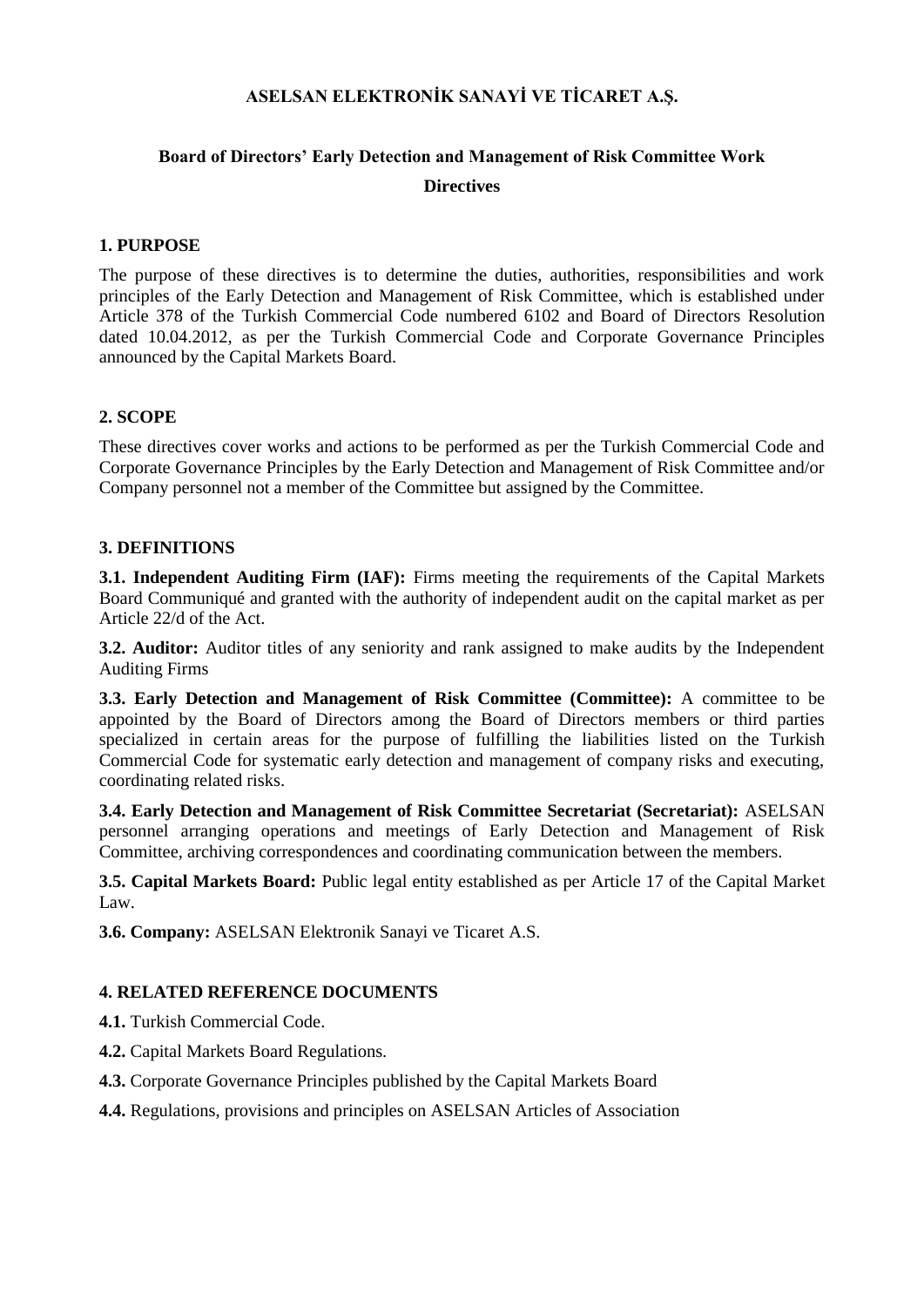# **5. DUTIES AND RESPONSIBILITIES**

# **5.1. DUTIES AND RESPONSIBILITIES OF ASELSAN EARLY DETECTION AND**

## **MANAGEMENT OF RISK COMMITTEE**

**5.1.1.** The main function of the Early Detection and Management of Risk Committee is early detection of risks threatening existence, development and sustainability of ASELSAN as well as taking action for the risks determined and trying to manage the risks determined.

**5.1.2.** The Committee shall determine, identify the potential risks having an impact on ASELSAN beforehand and ensure duly management of the risks according to the risk-taking approach of the company.

**5.1.3.** It shall evaluate the situation by means of a report to be submitted to the Board of Directors every two months as well as pointing out the threats, if any, and suggesting solutions.

**5.1.4.** It shall review the changes suggested to the risk management systems by the Enterprise Risk and Process Management Department under Finance Directorate as often as the agenda permits but minimum once a year.

**5.1.5.** The Committee shall advise the Board of Directors on internal audit systems including risk management and information systems and processes minimizing the risks and related impacts to be suffered by the shareholders and company stakeholders.

**5.1.6.** The Committee shall prepare an annual assessment report, including meeting frequency of Committee members and activities performed, which shall be included in the Annual Company Activity Report and basis to the Board of Directors assessment related to the work principles and Committee's efficiency.

**5.1.7.** The resolutions taken at the meetings shall be documented and undersigned by the Committee Members and archived by the Secretariat.

# **5.2. DUTIES AND RESPONSIBILITIES OF THE EARLY DETECTION AND MANAGEMENT OF RISK COMMITTEE SECRETARIAT**

**5.2.1.** It shall provide communication between the members, prepare committee meetings, keep meeting minutes and duly archive correspondences.

**5.2.2.** It shall plan, realize and follow up formalities before, during and after the Committee meetings in order to ensure outmost efficiency.

**5.2.3.** It shall ensure timely communication all of kinds of information to the committee members.

**5.2.4.** It shall always keep the records available to the members.

# **6. STRUCTURE AND AUTHORITIES OF THE EARLY DETECTION AND MANAGEMENT OF RISK COMMITTEE**

#### **6.1. COMMITTEE'S STRUCTURE**

**6.1.1.** The Committee shall be formed and authorized at the first Board of Directors meeting held after the Annual Ordinary General Assembly Meeting of the company, as per the Capital Markets Board regulations.

**6.1.2.** The Committee shall have minimum two members. If the committee has two members then both members shall be Board of Directors members not having executive function and if there are more than two members, then majority of the members shall not have executive functions. Third